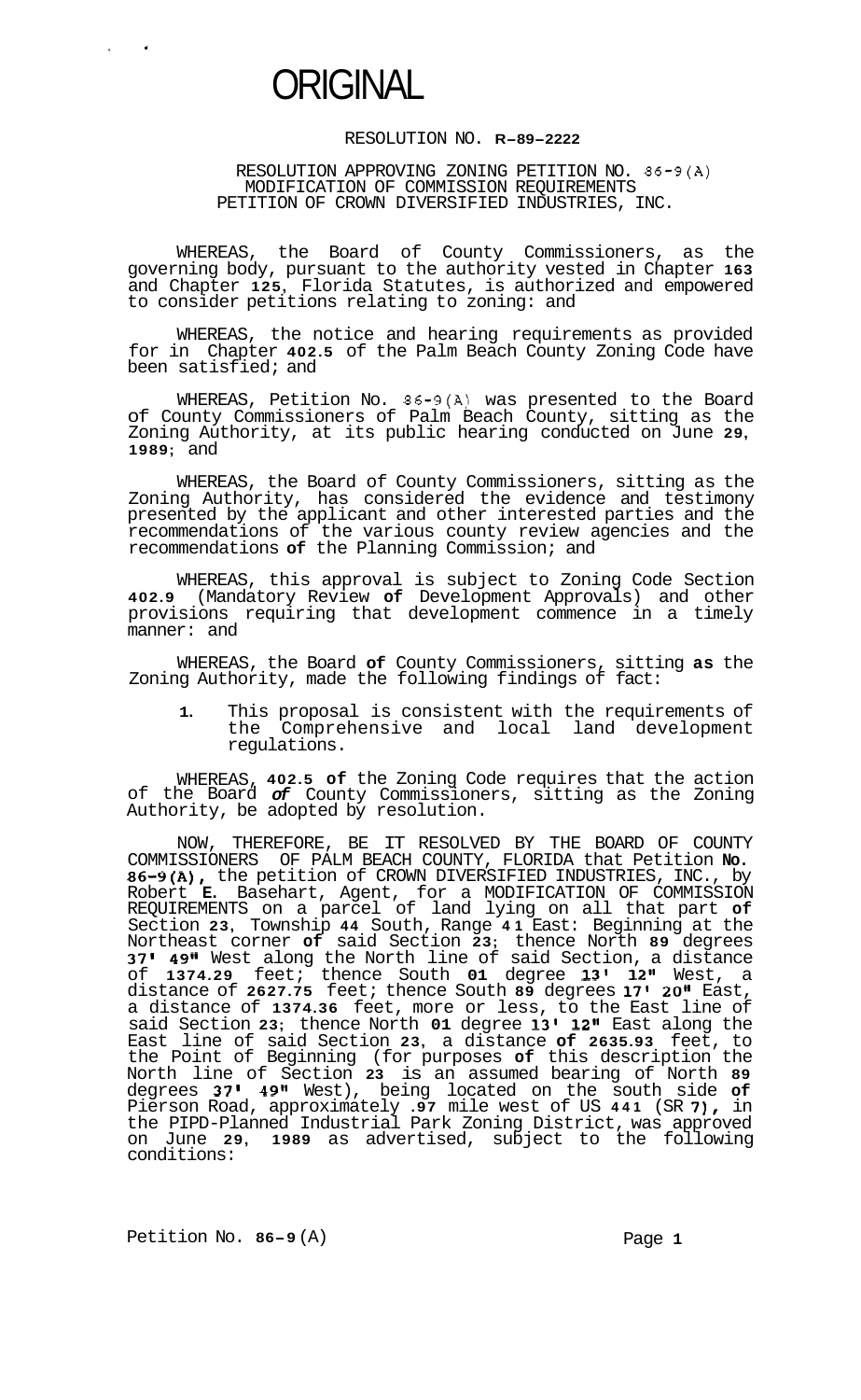- **1.** The developer shall comply with all Previous conditions of approval unless expressly modified herein.
- The petitioner shall comply with all previous<br>conditions of approval unless expressly modified  $2.$ herein.
- **3.** Prior to Site Plan Review Submittal, the site plan for the day care shall be amended to indicate:
	- a. **A** minimum internal usable floor area of **4,300** square feet to support **120** children;
	- b. The maximum number of children allowed to be **120;**
	- $\Gamma$ **A** minimum **of** five **(5)** transient spaces, twelve **(12)** feet wide and twenty *(20)* feet long located adjacent to the main entrance;
	- d. The transient spaces being double striped and designated with an above-grade sign or pavement marking indicating drop-off use only ;
	- **e. A** minimum four **(4)** foot wide sidewalk extending along the front of the transient spaces connecting with the main entrance; and,
	- *f.*  The following buffer requirements along he north property line:
		- **1. A** six **(6)** foot high concrete block and stucco wall running along the northerly edge of the outdoor activity area; and,
		- **2.** Native canopy trees a minimum of twelve **(12)** feet in height with a minimum six *(6)* foot spread, spaced twenty **(20)** feet on center.
	- **4.** Use of lot **33** shall be limited to a Day Care Center supporting a maximum of **120** children.
	- *5.* Off-premise signs shall not be permitted on the site.
	- **6.** The use of Lot **24** shall be limited to an unmanned, credit card operated, gasoline sales facility and truck wash.
	- **7.** Prior to Site Plan Certification, the petitioner shall submit a "Letter of Consent" from Florida Power and Light approving the use and site design for each lot along the eastern boundary of the P.I.P.D. transversed by a Florida Power and Light easement.
	- **8.** Generation and disposal **of** hazardous effluents into sanitary sewerage system shall be prohibited unless adequate pretreatment

Petition **No. 86-9(A) Page 2** 

 $\mathbf{X} \in \mathbb{R}^d$